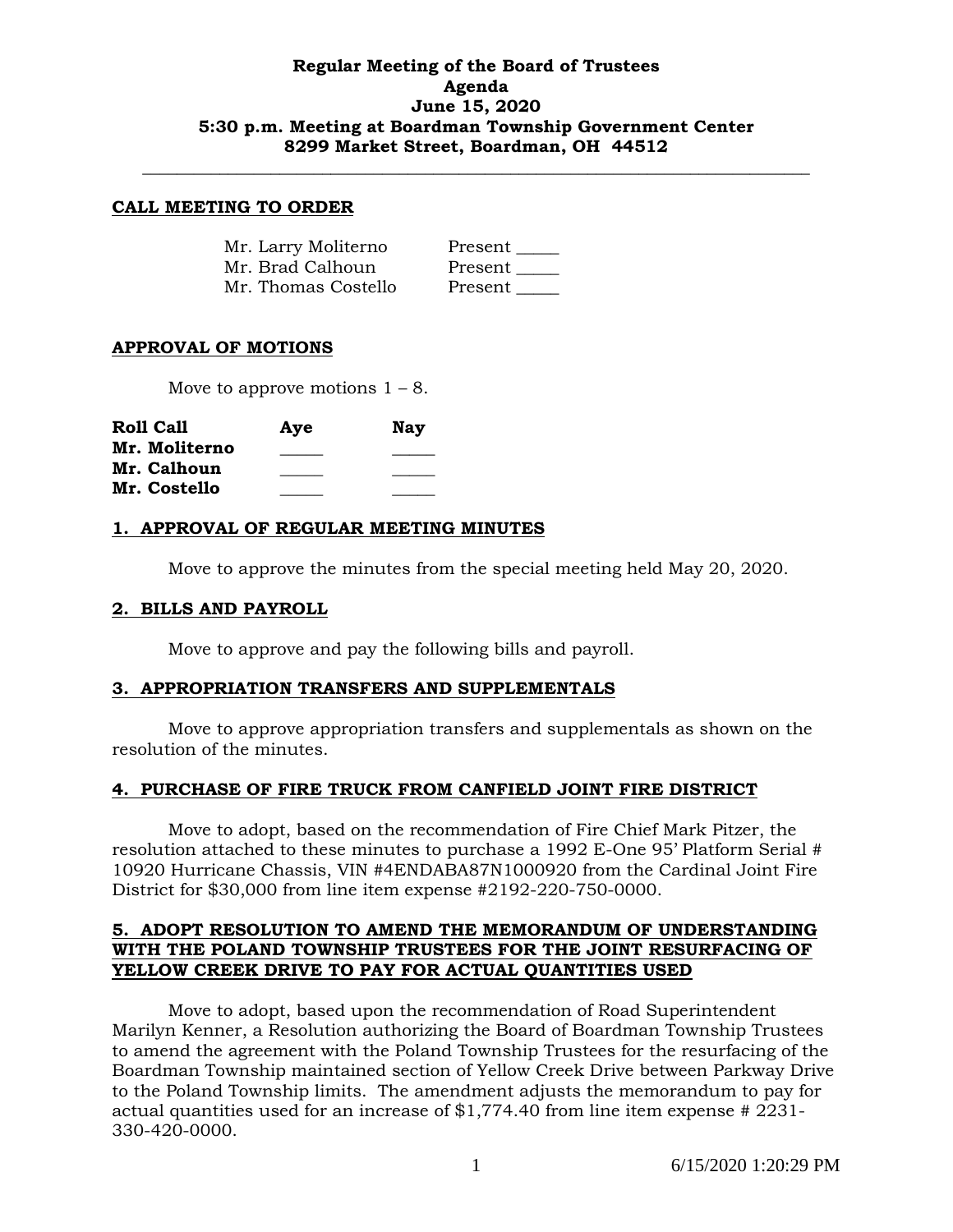# **6. PURCHASE OF BODY ARMOR**

Move to approve, based on the recommendation of Police Chief Todd Werth, the purchase of eleven (11) sets of protective body armor for Boardman Police Department's Narcotics Enforcement Unit (NEU) from Blue Line LTD in the amount of \$26,312.00 from line item expense #2081-760-740-0010. The Township will receive a reimbursement of 75% of the cost (\$19,734.00) of the protective body armor from the Ohio Attorney General/Ohio Bureau of Workers Compensation's Ohio Law Enforcement Body Armor Program.

# **7. PURCHASE OF TWO POLICE CARS**

Move to approve, based on the recommendation of Police Chief Todd Werth, the purchase of two (2) Ford Police (Utility) vehicles for use as marked cruisers from Lebanon Ford through approved Ohio state contract pricing in the amount of \$64,382.00 from line item expense #2081-760-740-0009.

## **8. ADOPT RESOLUTION PURSUANT TO HB 481**

Move to adopt the Resolution to affirm all funds received pursuant to House Bill 481 for Coronavirus Relief Distribution, as attached to these minutes.

## **BOARDMAN PARK RENEWAL LEVY RESOLUTION**

Move to adopt the attached resolution determining the necessity to submit to the electors of the Boardman Township Park District on November 3, 2020, the question of a renewal of a six-tenths  $(6/10)$  mills levy for the benefit of Boardman Township Park, as attached to these minutes.

| Roll Call     | Aye | <b>Nay</b> |
|---------------|-----|------------|
| Mr. Calhoun   |     |            |
| Mr. Costello  |     |            |
| Mr. Moliterno |     |            |

## **BOARDMAN TOWNSHIP .7 MILL GENERAL FUND RENEWAL LEVY**

Move to adopt the Resolution requesting Certification from the Mahoning County Auditor to renew the existing .7 mill General Fund Renewal Levy, as attached to these minutes.

| Roll Call     | Aye | <b>Nay</b> |
|---------------|-----|------------|
| Mr. Moliterno |     |            |
| Mr. Calhoun   |     |            |
| Mr. Costello  |     |            |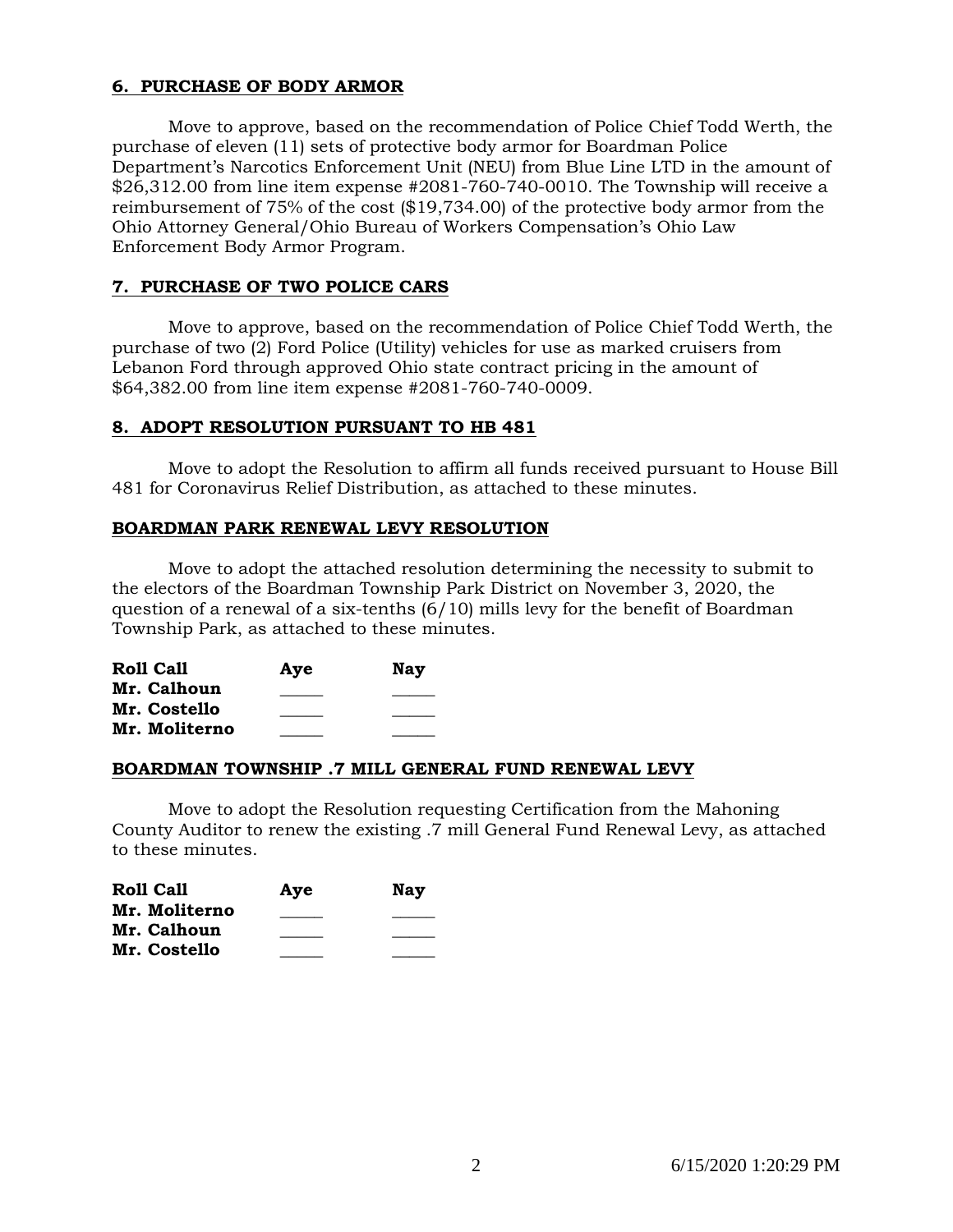### **BOARDMAN TOWNSHIP 2.5 MIL GENERAL FUND LEVY RENEWAL**

Move to adopt the Resolution requesting Certification from the Mahoning County Auditor to renew the existing 2.5 mill General Fund Renewal Levy, as attached to these minutes.

| <b>Roll Call</b> | Aye | <b>Nay</b> |
|------------------|-----|------------|
| Mr. Moliterno    |     |            |
| Mr. Calhoun      |     |            |
| Mr. Costello     |     |            |

### **BOARDMAN TOWNSHIP 3.85 MILL POLICE LEVY RENEWAL**

Move to adopt the Resolution requesting Certification from the Mahoning County Auditor to renew the existing 3.85 Police Levy, as attached to these minutes.

| <b>Roll Call</b> | Aye | Nav |
|------------------|-----|-----|
| Mr. Moliterno    |     |     |
| Mr. Calhoun      |     |     |
| Mr. Costello     |     |     |

**Marilyn Kenner – Road Superintendent**

**Mark Pitzer – Fire Chief**

**Todd Werth – Police Chief**

**Krista Beniston – Director of Zoning and Development**

**Jason Loree – Administrator**

**William D. Leicht – Fiscal Officer**

**Trustees:**

**Old Business Mr. Moliterno Mr. Calhoun Mr. Costello**

**New Business: Mr. Moliterno Mr. Calhoun Mr. Costello**